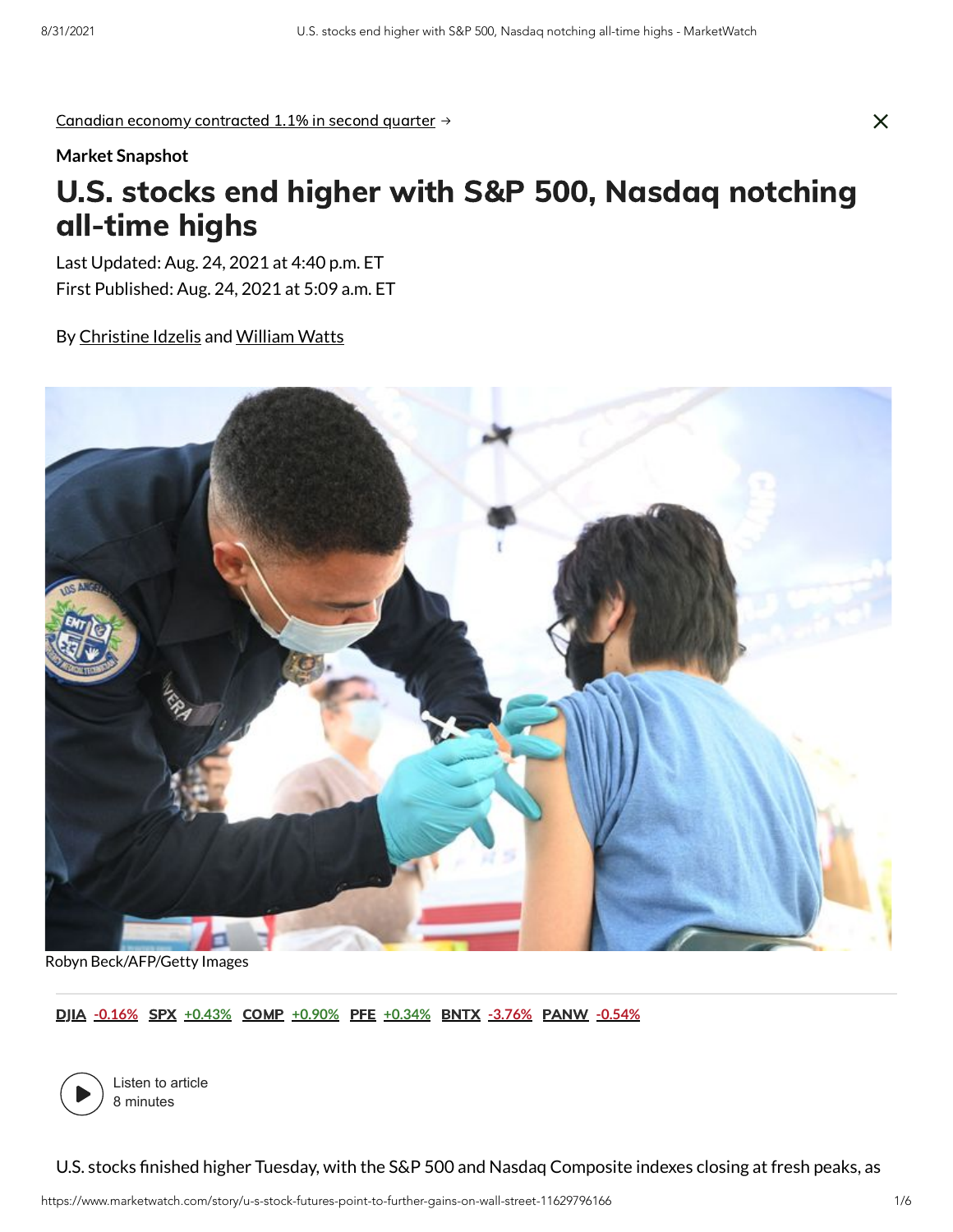8/31/2021 U.S. stocks end higher with S&P 500, Nasdaq notching all-time highs - MarketWatch

bulls continued to find fuel in the formal full approval a day earlier of a COVID-19 vaccine and as investors await a speech at the end of the week from Federal Reserve Chairman Jerome Powell.

# $\frac{1}{\mathsf{K}}$  Canadian economy contracted 1.1% in second quarter  $\rightarrow$

•The Dow Jones Industrial Average **DJIA, -0.16%** rose 30.55 points, or 0.1%, to 35,366.26. •The S&P 500 **SPX, +0.43%** edged up 6.7 points, or 0.2%, to a record 4,486.23. •The Nasdaq Composite **COMP, +0.90%** advanced 77.15 points, or 0.5%, to a record 15,019.80.

On Monday, the Dow Jones Industrial Average rose 215 points, the S&P 500 rose 0.9% to its second-highest level ever, and the tech-heavy Nasdaq Composite jumped 1.6%.

## What drove the market?

Stocks built on Monday gains that followed full U.S. regulatory approval of the COVID-19 vaccine manufactured by Pfizer Inc. **PFE, +0.34%** and BioNTech SE **BNTX, -3.76%**, which is seen clearing the way for more employer mandates aimed at halting the spread of the delta variant of the coronavirus.

"The pandemic is still very much with us," said Greg Marcus, a managing director and senior portfolio manager at UBS Private Wealth Management, in a phone interview Tuesday. That may lead the Federal Reserve to be "a lot more sort of forgiving about when they actually might consider tapering," he said, explaining the Fed might be more patient in slowing its \$120 billion of monthly bond purchases.

Investors are awaiting the Fed's Jackson Hole gathering, with Chair Jerome Powell scheduled to speak virtually Friday. People meanwhile continue to invest in the stock market as "there's still a lot of growth to come" in the reopening of the economy, according to Marcus, who said he likes stocks exposed to the energy and financial sectors as well as Japanese equities.

The stock market's recent rebound shows that, for now, "dips continue to be shallow and rapidly bought into, with the 50-day moving average remaining well-defended by equity bulls, and the market printing new all-time highs with regularity," said Michael Brown, senior market analyst at Caxton FX.

## NOW PLAYING: The Road to Regulating Crypto



 $\times$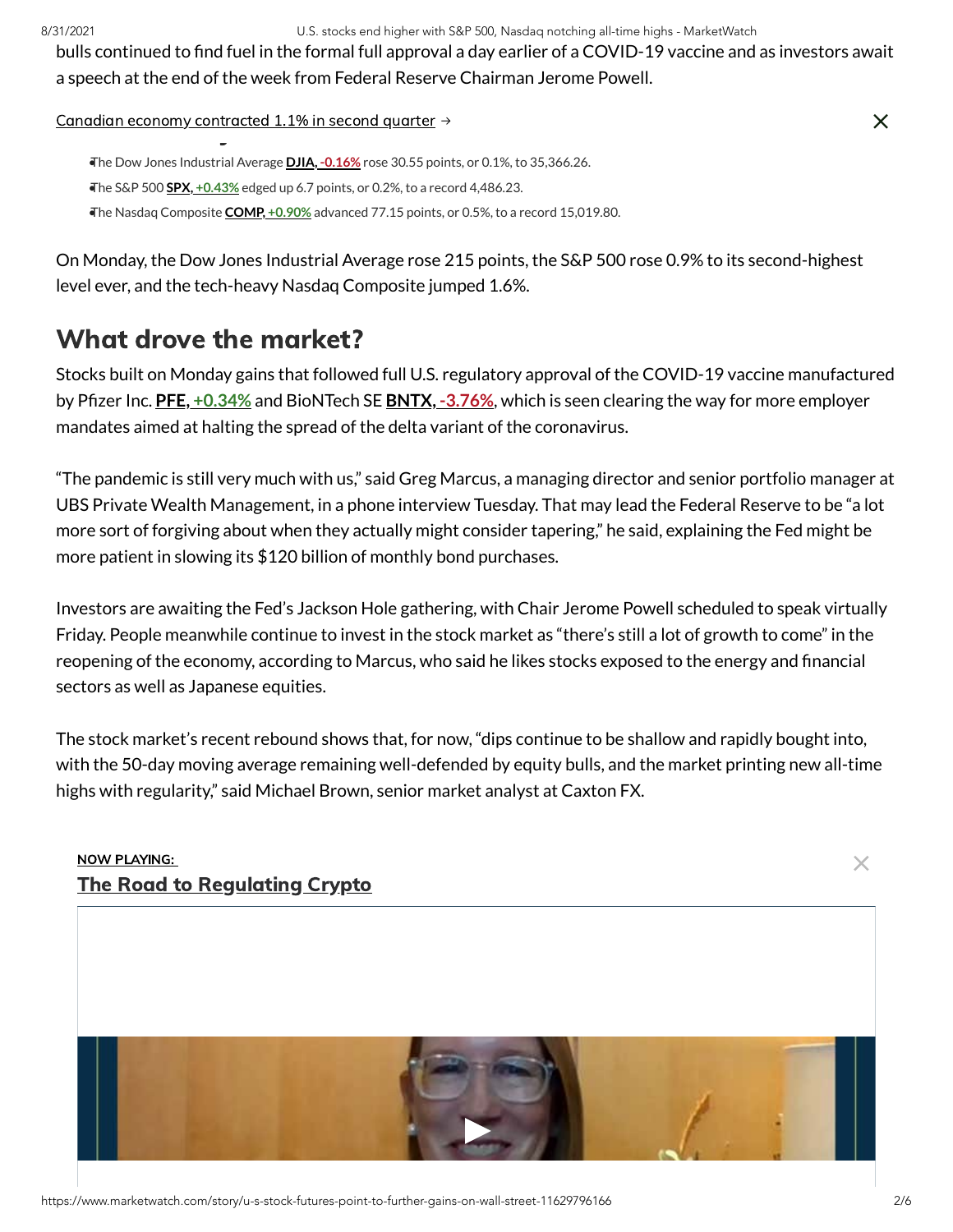Canadian economy contracted 1.1% in second quarter  $\rightarrow$ 

#### **Read:** Powell unlikely to fire starting pistol for tapering at Jackson Hole

"The delta variant remains a key risk to economic growth and the Fed's timeline" for beginning to scale back its monthly purchases of Treasurys and mortgage-backed securities, said Lauren Goodwin, economist and portfolio strategist at New York Life Investments, in a note.

"Our best guess is that the variant does not derail, but slows, the recovery," she wrote. "Consumers have learned to live with the virus, and the widespread availability of now FDA-approved vaccines may make renewed shutdowns politically difficult. Consumers will continue to rely on healthier finances and excess savings to fuel strong spending this year."

**Also see:** Here's what analysts now expect Fed's Powell to say about tapering at Jackson Hole event

### What the News Means for You and Your Money

Understand how today's business practices, market dynamics, tax policies and more impact you with real-time news and analysis from MarketWatch.

#### SUBSCRIBE NOW: \$1 FOR 4 WEEKS

In other news, President Joe Biden on Tuesday met with the Group of Seven nations, who pressed him to keep U.S. troops in Afghanistan beyond an Aug. 31 deadline, but Biden has decided to keep to the deadline to

withdraw from Afghanistan.

Investors have largely ignored chaos around Afghanistan following the Taliban takeover of the country, but analysts have warned that underlying risk levels related to geopolitical threats and terrorism have increased.

"The Biden administration's decision to pull troops out of Afghanistan further reflects an ongoing tilt in U.S. foreign policy priorities away from the Middle East," Goodwin said.

https://www.marketwatch.com/story/u-s-stock-futures-point-to-further-gains-on-wall-street-11629796166 3/6 "Strategic policy shifts have important implications for investors' strategic asset allocation, including geographic, sector and style preferences — but past events have illustrated that these implications are unlikely to play out in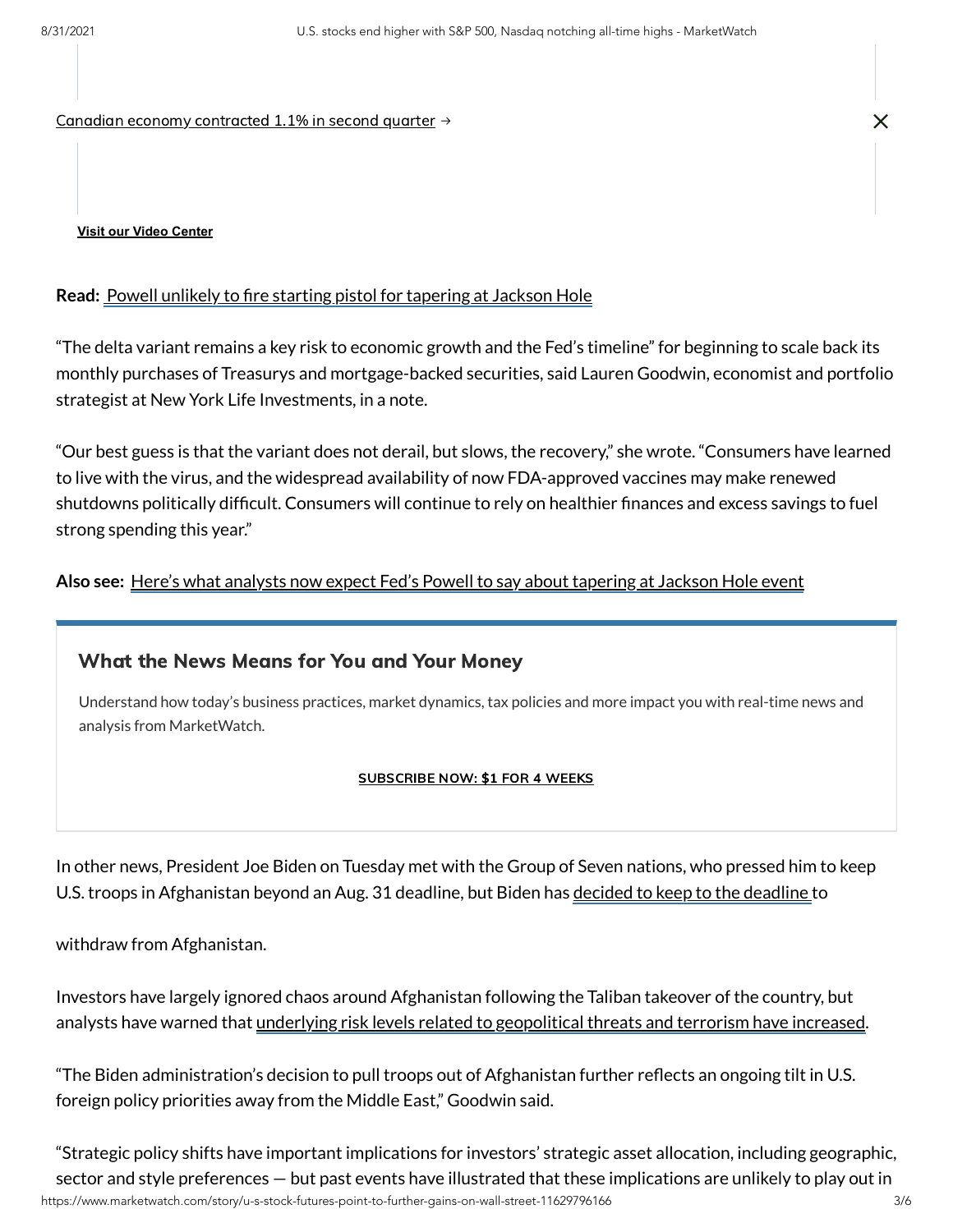short-term market events," she wrote.

## Canadian economy contracted 1.1% in second quarter  $\rightarrow$

a \$3.3 trillion package targeting social spending, climate change and other Democratic priorities. The Democratic-run House on Tuesday advanced a key measure tied to President Joe Biden's big spending plans in a 220-212 vote, with the action coming a day later than expected due to recalcitrance from moderate House Democrats.

Meanwhile, the second-quarter corporate earnings season is nearly over with more than 90% of S&P 500 index companies reporting. S&P 500 companies may have grown earnings by 94.7% year over year, according to Refinitiv.

"That's impressive," said Randy Warren, chief investment officer of Warren Financial, in a phone interview Tuesday. And earnings last year weren't all "depressed," he said, adding that many companies, such as Amazon.com Inc., did better because of Covid.

Warren said that he wouldn't like to sell big technology stocks such as Amazon to raise cash for cyclical or infrastructure bets such as buying shares of, say, a steel company. "Short term that might work, but long term probably not," he said.

In U.S. economic data, new-home sales increased 1% to an annual rate of 708,000, the government said Tuesday. Compared with a year ago, sales were down more than 27%. Economists polled by MarketWatch had forecast an annual sales rate of 700,000 for July. Additionally, the new home sales figure for June was raised to 701,000 from the initially reported 676,000.

"The market is still pretty hot," said Warren, expecting that could continue for "a long while" as the work-fromhome trend continues in the pandemic.

## Which companies were in focus?

Shares of **Palo Alto Networks Inc. PANW, -0.54%** soared 18.6%, after the cybersecurity company's quarterly results and outlook surpassed • Wall Street expectations.

**Best Buy Co. Inc. BBY** shares jumped 8.3%, after the consumer electronics retailer reported second-quarter earnings that beat expectations and raised its same-store sales guidance for the year.

Shares of **Mister Car Wash Inc.** MCW dropped about 7.5%, after the carwash company announced a secondary offering of 12 million shares • by selling stockholders.

Shares of **Medtronic PLC** MDT advanced 3.2%, after the medical device maker reported fiscal first-quarter profit and sales that beat • expectations, and nudged up its full-year earnings outlook, citing a strong recovery from the impact of the COVID-19 pandemic on elective procedures.

Shares of **Cigna Corp.** CI rose 2%, after the insurer announced a \$2.0 billion accelerated stock repurchase agreement with Morgan Stanley • and JPMorgan Chase Bank.

**Advance Auto Parts Inc**. AAP reported Tuesday reported fiscal second-quarter profit that topped expectations, but net sales that matched • and same-store sales that came up shy, although the full-year outlook was raised. Shares finished flat.

## How did other markets fare?

The yield on the 10 year Treasury note **TMUBMUSD10Y 1 293%** rose 3 5 basis points to 1 289% Yields and debt prices move in opposite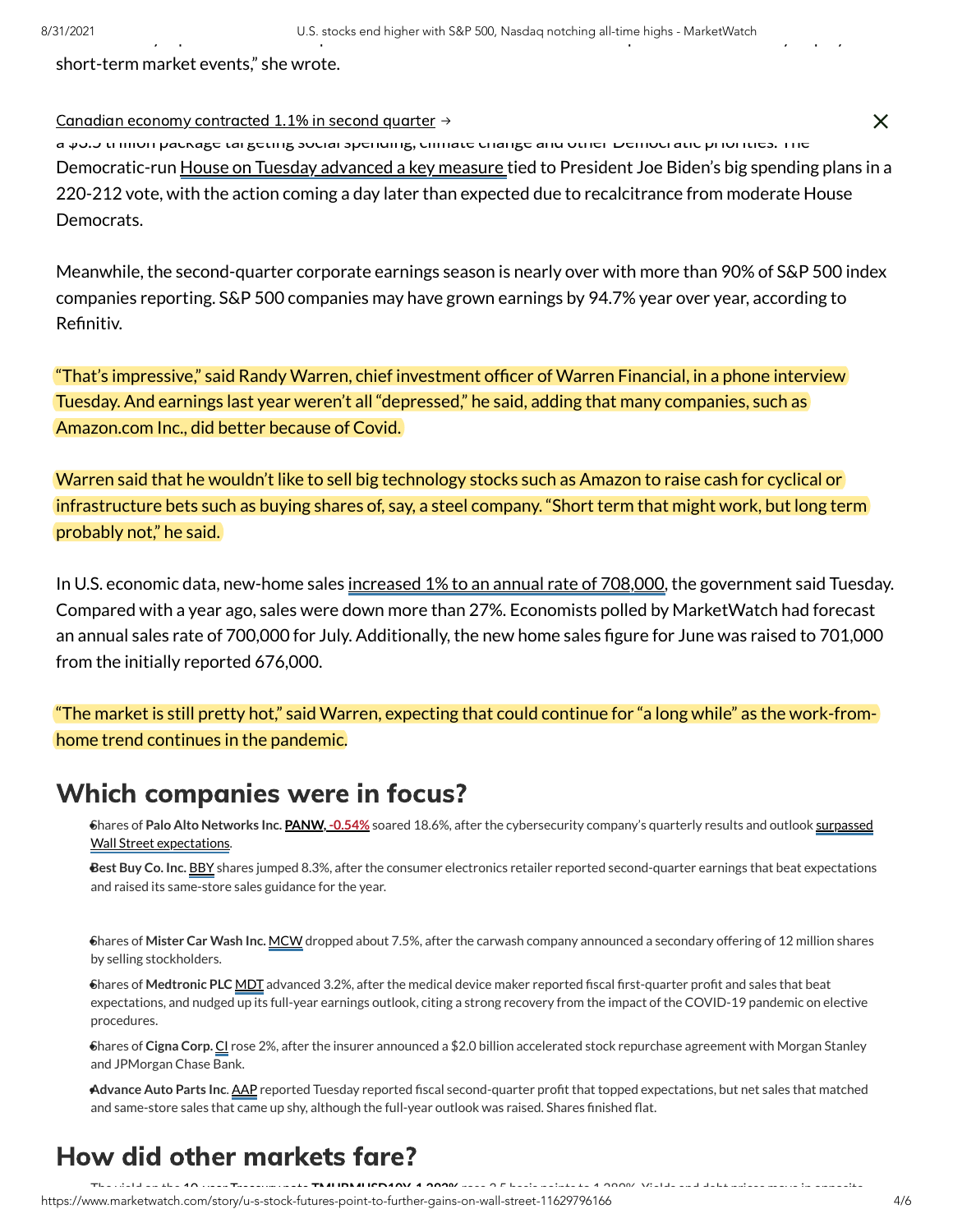8/31/2021 U.S. stocks end higher with S&P 500, Nasdaq notching all-time highs - MarketWatch

If he yield on the **10-year Treasury note IMUBMUSD10Y, 1.293%** rose 3.5 basis points to 1.289%. Yields and debt prices move in opposite directions.

•The ICE U.S. Dollar Index **DXY, -0.22%**, a measure of the currency against a basket of six major rivals, was down about 0.1%.

#### $\epsilon$  Canadian economy contracted 1.1% in second quarter  $\rightarrow$ Mercantile Exchange. Gold futures **GC00, 0.03%** ticked up 0.1% to settle at \$1,808.50 an ounce.

•In European equities, the Stoxx Europe 600 **SXXP, -0.33%** fell less than 0.1% and London's FTSE 100 **UKX, -0.62%** rose 0.2%.

In Asia, the Hang Seng Index **HSI, +1.33%** rose 2.5%, the Shanghai Composite **SHCOMP, +0.45%** gained 1.1% and Japan's Nikkei 225 • **NIK, +1.08%** rose 0.9%.

#### *—Steve Goldstein contributed to thisreport.*



Barron's: Tesla CEO Elon Musk Raises a Red Flag About Nvidia's \$40 Billion Acquisition of Arm. Here's Why.



### Christine Idzelis

**Christine Idzelis is a markets reporter at MarketWatch and is based in New York.**



### William Watts

William Watts is MarketWatch's senior markets writer. Based in New York, Watts writes about stocks, bonds, currencies and commodities, including oil. He also writes about global macro issues and trading strategies. Before moving to New York, he reported for MarketWatch from Frankfurt, London and Washington, D.C.